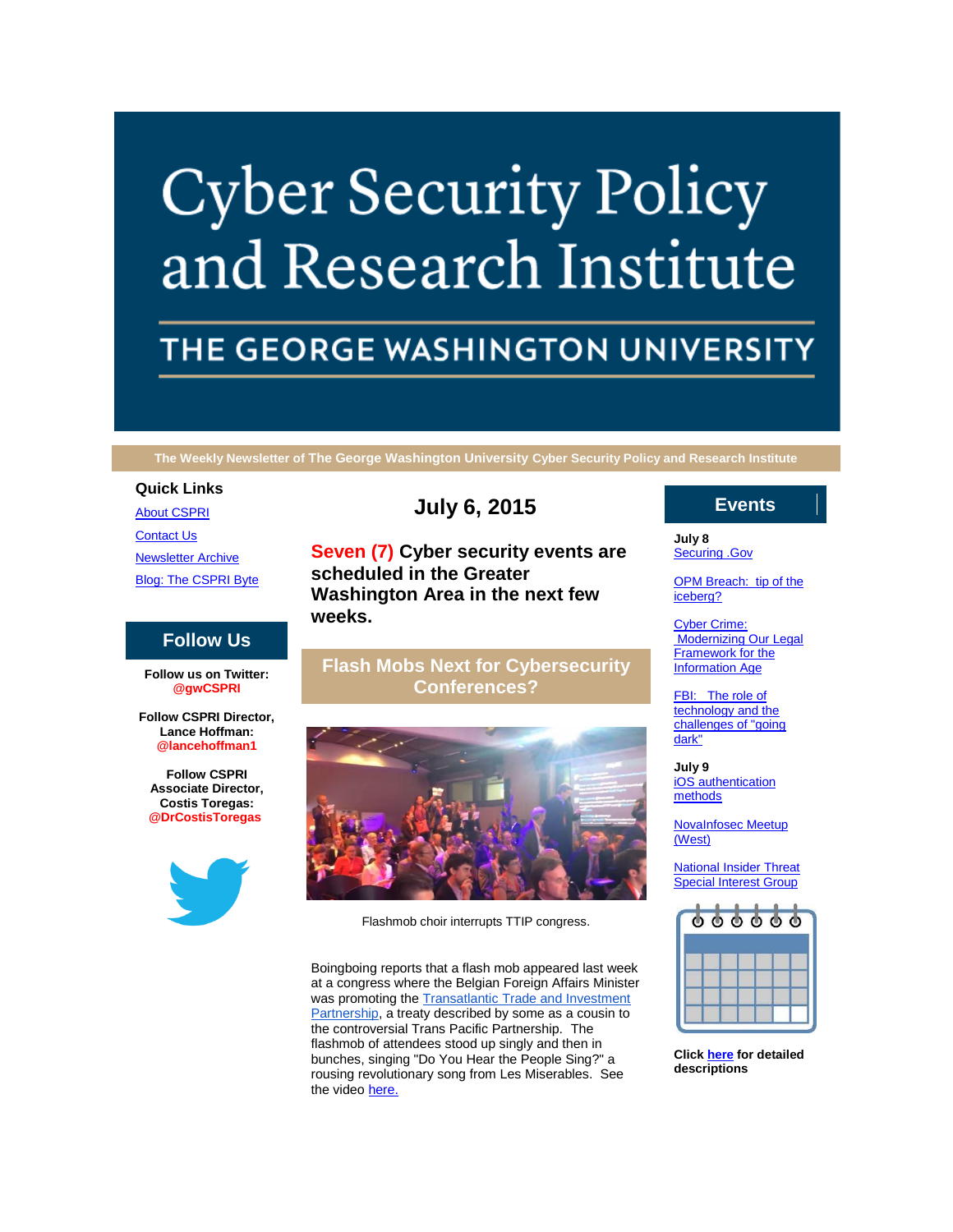As society sorts out the rules of the road for cybersecurity and for the Internet in general, some speculate that we may see similar uprisings at meetings of the IETF, ICANN, the Internet Society and other "rulemaking" bodies, official and unofficial, or at industry meetings such as Blackhat or RSA, or even professional society meetings such as those of the ACM or IEEE or IAPP.

# **Legislative Lowdown**

-According to the Electronic Privacy Information Center (EPIC), several states have recently enacted new privacy laws. From their policy updates page: ["New](http://r20.rs6.net/tn.jsp?f=001G47f8FIseM07hxx5IGLO7ZB2ECafpt0VVwFqa2CkNMI1E5IqCHdRgDf9OtR1wmpsAQJ4FNQfWpdRMJ6VH3FFjaRwyDne4iHMq4X7qrWPmgSyIcaOcZ33bZuzmse68_fY11vPLV2ZOs0GPNGP4C04wBJcYd6coNf5uivphpMnR0TfZAfNqJ4P3hUdGrZGkbJNJhhIB0z8CSLcp83DpxDiR1V_dlvSzh27&c=EFlMJ-e7FvVof3xuVUZxMbYFNFyDH6wQiSPhb4bkIRjAseXz8dUDFg==&ch=O3Es0zs-62QEh92fPmom8voT8jaZj90RLG2LojCeEPHh742KZsT41w==)  [Hampshire](http://r20.rs6.net/tn.jsp?f=001G47f8FIseM07hxx5IGLO7ZB2ECafpt0VVwFqa2CkNMI1E5IqCHdRgDf9OtR1wmpsAQJ4FNQfWpdRMJ6VH3FFjaRwyDne4iHMq4X7qrWPmgSyIcaOcZ33bZuzmse68_fY11vPLV2ZOs0GPNGP4C04wBJcYd6coNf5uivphpMnR0TfZAfNqJ4P3hUdGrZGkbJNJhhIB0z8CSLcp83DpxDiR1V_dlvSzh27&c=EFlMJ-e7FvVof3xuVUZxMbYFNFyDH6wQiSPhb4bkIRjAseXz8dUDFg==&ch=O3Es0zs-62QEh92fPmom8voT8jaZj90RLG2LojCeEPHh742KZsT41w==) and [Oregonp](http://r20.rs6.net/tn.jsp?f=001G47f8FIseM07hxx5IGLO7ZB2ECafpt0VVwFqa2CkNMI1E5IqCHdRgDf9OtR1wmpsocVTW-vc3d7KaAtfNFr2Vcoz7wzCj1BZKtz7HyvLfAb91lqPLqfOXjDmQ3EuV06hpBJaJKNhuCfiPxr0hekHpQbabgfFuiwLubeEZ83fnM-GTfXHWQ1GOWxzBGj9bt_DU8Rpoccn6V8GiObRlmpTTu6ZwIEZgDlQi74XnpklxkL51TFpuNqGgQzM1a5eTW0InIwXkfED7Z8=&c=EFlMJ-e7FvVof3xuVUZxMbYFNFyDH6wQiSPhb4bkIRjAseXz8dUDFg==&ch=O3Es0zs-62QEh92fPmom8voT8jaZj90RLG2LojCeEPHh742KZsT41w==)assed [student privacy](http://r20.rs6.net/tn.jsp?f=001G47f8FIseM07hxx5IGLO7ZB2ECafpt0VVwFqa2CkNMI1E5IqCHdRgDf9OtR1wmpsBbXduHKrFdz055LgvmArrKo2sXJU-PicDRCi5Hy8W2kIwbAobKSOWjo-J8J5q4TWO94Eve1UYpu3xA_zDySwvADJPgW8hBLgfeUakL-NErvTfGtbYPzwldJCHGIYguNw&c=EFlMJ-e7FvVof3xuVUZxMbYFNFyDH6wQiSPhb4bkIRjAseXz8dUDFg==&ch=O3Es0zs-62QEh92fPmom8voT8jaZj90RLG2LojCeEPHh742KZsT41w==) legislation modeled after California'[sStudent Online Personal](http://r20.rs6.net/tn.jsp?f=001G47f8FIseM07hxx5IGLO7ZB2ECafpt0VVwFqa2CkNMI1E5IqCHdRgDf9OtR1wmpsT9u-Glfybuv0sUwJ3eIT6QkNUA5vBZiDJpx5EDjrTv6Ad9FPHMxtXKqZow7y47kyDJONGissShqZM-CWlU0DLpvkOYmarnjfCTij3X5EX44_Mf03H8M2fP6VpSCC1vrzSb7xxkPiMUO6ILiufowdkw==&c=EFlMJ-e7FvVof3xuVUZxMbYFNFyDH6wQiSPhb4bkIRjAseXz8dUDFg==&ch=O3Es0zs-62QEh92fPmom8voT8jaZj90RLG2LojCeEPHh742KZsT41w==)  [Information Protection Act.](http://r20.rs6.net/tn.jsp?f=001G47f8FIseM07hxx5IGLO7ZB2ECafpt0VVwFqa2CkNMI1E5IqCHdRgDf9OtR1wmpsT9u-Glfybuv0sUwJ3eIT6QkNUA5vBZiDJpx5EDjrTv6Ad9FPHMxtXKqZow7y47kyDJONGissShqZM-CWlU0DLpvkOYmarnjfCTij3X5EX44_Mf03H8M2fP6VpSCC1vrzSb7xxkPiMUO6ILiufowdkw==&c=EFlMJ-e7FvVof3xuVUZxMbYFNFyDH6wQiSPhb4bkIRjAseXz8dUDFg==&ch=O3Es0zs-62QEh92fPmom8voT8jaZj90RLG2LojCeEPHh742KZsT41w==) [Rhode](http://r20.rs6.net/tn.jsp?f=001G47f8FIseM07hxx5IGLO7ZB2ECafpt0VVwFqa2CkNMI1E5IqCHdRgDf9OtR1wmpstoMS1A5SGWj_220_U2QK6LwlCuro7J6gLqpvTtAxCVHku5ccMdmkjeYNk4pVbhdupeEFtP626svtlr-_yA6sFEdazONbsLWYRv3wwbsM48qw9ie-anNpoej4r_1Rr0vaEMGt39YkecPQEYo79jAhzVOt8BAqLwUO3m8ccd4aaBs=&c=EFlMJ-e7FvVof3xuVUZxMbYFNFyDH6wQiSPhb4bkIRjAseXz8dUDFg==&ch=O3Es0zs-62QEh92fPmom8voT8jaZj90RLG2LojCeEPHh742KZsT41w==)  [Island](http://r20.rs6.net/tn.jsp?f=001G47f8FIseM07hxx5IGLO7ZB2ECafpt0VVwFqa2CkNMI1E5IqCHdRgDf9OtR1wmpstoMS1A5SGWj_220_U2QK6LwlCuro7J6gLqpvTtAxCVHku5ccMdmkjeYNk4pVbhdupeEFtP626svtlr-_yA6sFEdazONbsLWYRv3wwbsM48qw9ie-anNpoej4r_1Rr0vaEMGt39YkecPQEYo79jAhzVOt8BAqLwUO3m8ccd4aaBs=&c=EFlMJ-e7FvVof3xuVUZxMbYFNFyDH6wQiSPhb4bkIRjAseXz8dUDFg==&ch=O3Es0zs-62QEh92fPmom8voT8jaZj90RLG2LojCeEPHh742KZsT41w==) and [Connecticut](http://r20.rs6.net/tn.jsp?f=001G47f8FIseM07hxx5IGLO7ZB2ECafpt0VVwFqa2CkNMI1E5IqCHdRgDf9OtR1wmps3Rd79Xpe4uDYpHVWZV-JaqZa4R_SHThv5aqag9H1J8Cc64Bfyg6ArAHUZskYEgf1fD2kl_wGKT9-WHYkjJnoFXxtgyEb-i4QgG3uJCgD6RwY2nTXdVb3GbQD8hPfgIp02zsGFsq4gSiNn6oykFkiHll26Tdqn7ztiYwQL4TMmFE=&c=EFlMJ-e7FvVof3xuVUZxMbYFNFyDH6wQiSPhb4bkIRjAseXz8dUDFg==&ch=O3Es0zs-62QEh92fPmom8voT8jaZj90RLG2LojCeEPHh742KZsT41w==) enacted new [consumer](http://r20.rs6.net/tn.jsp?f=001G47f8FIseM07hxx5IGLO7ZB2ECafpt0VVwFqa2CkNMI1E5IqCHdRgDf9OtR1wmpsl4axaOXedCkAnbjmDBstX_1i9XTH6QGS2L17aW50aAZwvzFW-OYKTYv1g5zKV6hiCC64seZuv_tKTPPjIInoEIoy4IcAFq-eYA3BRl4gi5CCAG-074uJy7AxOAuyngYH&c=EFlMJ-e7FvVof3xuVUZxMbYFNFyDH6wQiSPhb4bkIRjAseXz8dUDFg==&ch=O3Es0zs-62QEh92fPmom8voT8jaZj90RLG2LojCeEPHh742KZsT41w==)  [privacy](http://r20.rs6.net/tn.jsp?f=001G47f8FIseM07hxx5IGLO7ZB2ECafpt0VVwFqa2CkNMI1E5IqCHdRgDf9OtR1wmpsl4axaOXedCkAnbjmDBstX_1i9XTH6QGS2L17aW50aAZwvzFW-OYKTYv1g5zKV6hiCC64seZuv_tKTPPjIInoEIoy4IcAFq-eYA3BRl4gi5CCAG-074uJy7AxOAuyngYH&c=EFlMJ-e7FvVof3xuVUZxMbYFNFyDH6wQiSPhb4bkIRjAseXz8dUDFg==&ch=O3Es0zs-62QEh92fPmom8voT8jaZj90RLG2LojCeEPHh742KZsT41w==) an[ddata breach notification](http://r20.rs6.net/tn.jsp?f=001G47f8FIseM07hxx5IGLO7ZB2ECafpt0VVwFqa2CkNMI1E5IqCHdRgDf9OtR1wmpsQCNtV44scadLQY3tdFbtRmHLP4NQ7uVViXZXIIkrkrJHIdc1IO8nrUlRanToSB9vWTCwUbZ_klGa5PZ38cYjdGbq1XsKhZ2ziBIuE5ZcDA2jhZbMsgCxjus0CfpqEzQ-10A_m8_Texk=&c=EFlMJ-e7FvVof3xuVUZxMbYFNFyDH6wQiSPhb4bkIRjAseXz8dUDFg==&ch=O3Es0zs-62QEh92fPmom8voT8jaZj90RLG2LojCeEPHh742KZsT41w==) laws. A new Minnesota [law](http://r20.rs6.net/tn.jsp?f=001G47f8FIseM07hxx5IGLO7ZB2ECafpt0VVwFqa2CkNMI1E5IqCHdRgDf9OtR1wmpsXk6SV9rci3ZOXlYLC1c8Pdt4CEuXz8hxWiyGiZVSzPQuKTMqcGDhcaG06f-3zz4f9KqcoHwhMqaXdIMct-otm0jAcDYEnGGWSU8MERdxNVNtXofEhoi3cTJUTpQQ5lqR-x30oAMDxT_X57P8kiO5eYu_ijUeQnIHVY8QSyZx9eapExAp_UD75yOKCTejE6G3&c=EFlMJ-e7FvVof3xuVUZxMbYFNFyDH6wQiSPhb4bkIRjAseXz8dUDFg==&ch=O3Es0zs-62QEh92fPmom8voT8jaZj90RLG2LojCeEPHh742KZsT41w==) limits the data police may capture using automated [license plate readers](http://r20.rs6.net/tn.jsp?f=001G47f8FIseM07hxx5IGLO7ZB2ECafpt0VVwFqa2CkNMI1E5IqCHdRgDf9OtR1wmpsOswGNn8uzORVIMJXqetaEYvD7m3iCp32GG7Pzk6kwXlWl-do-9zcGdNqJ9t6ydahMhrSboJG7Vhch_NxwegI3_V09UCwsWd8tN01GPuvE8rmKbyACidTYllokFr5j2kS&c=EFlMJ-e7FvVof3xuVUZxMbYFNFyDH6wQiSPhb4bkIRjAseXz8dUDFg==&ch=O3Es0zs-62QEh92fPmom8voT8jaZj90RLG2LojCeEPHh742KZsT41w==) and requires the deletion of all data not relevant to an investigation. And the **Freedom from** [Unwanted Surveillance Act,](http://r20.rs6.net/tn.jsp?f=001G47f8FIseM07hxx5IGLO7ZB2ECafpt0VVwFqa2CkNMI1E5IqCHdRgDf9OtR1wmpseYtChu7giSgplFHv-6ftGj2fgjLg3Q88Ji4IJF7iA8mcjV8jgPotYUEmeyE-3rnulJlPl2tHoe94-cj0wgbLryHG7sCzmYBx7r0TkBF-RO1wO5cL-dRDCjwebhHM9QPbN3rqwNFZ85wum_878ILkMLZYy3k7WL-yvZOTPsPHA_YrBQIEVCYFzA==&c=EFlMJ-e7FvVof3xuVUZxMbYFNFyDH6wQiSPhb4bkIRjAseXz8dUDFg==&ch=O3Es0zs-62QEh92fPmom8voT8jaZj90RLG2LojCeEPHh742KZsT41w==) a law in Florida regulating the commercial use of drones went into force this week. EPIC's [State Policy Project](http://r20.rs6.net/tn.jsp?f=001G47f8FIseM07hxx5IGLO7ZB2ECafpt0VVwFqa2CkNMI1E5IqCHdRgDf9OtR1wmpsig-gWN8jOstg0aCMiizo-NngglWCFHdio1tw9VqXyUE5o3BOG428BXjBRB8E0lZb7C0BKbeHceORrILLLj8rW4auPJmc3Bme_DAohMcV5N_Qgc6NwLyWeg==&c=EFlMJ-e7FvVof3xuVUZxMbYFNFyDH6wQiSPhb4bkIRjAseXz8dUDFg==&ch=O3Es0zs-62QEh92fPmom8voT8jaZj90RLG2LojCeEPHh742KZsT41w==) is monitoring privacy bills nationwide."

# **Cyber Security Policy News**

#### **NSA update**

-A federal court ruled last week that the National Security Agency can resume the bulk collection of American's phone records for roughly five months until the program is phased out. The ruling, documented by the National [Journal,](http://r20.rs6.net/tn.jsp?f=001G47f8FIseM07hxx5IGLO7ZB2ECafpt0VVwFqa2CkNMI1E5IqCHdRgDf9OtR1wmpsCm8NhkWbJjEIwd7lOrhg1cOZXdKEvBKx3L2nyA0udNaExbOETVDuKMz2KZYloV_MOytwBaNHiEJEiG7hpayyM-U1FyJFMZvWSu3s1dja6aK7JOYc1biIeEfJ6OD9isbSOuXyKE_gzlW98Fo61mcbrtfb2nKuEY48WyPVJWPI4-5qXjkyrHwht6UdnxfJY2wZL9o5VILdvWJhK7tpkGE1mqbhTY4qN-KpZiDFjhO8Q0VXvBEkgm7Zcrxkqlp_OKuKGcEbNZDRMPW5LR-9her6uKuE1DOdlJDUD1bZ3r8ufns3wfwCrtwqubxhg_h1ktkHqpjHVcFxCmrpUbjW57L8eg==&c=EFlMJ-e7FvVof3xuVUZxMbYFNFyDH6wQiSPhb4bkIRjAseXz8dUDFg==&ch=O3Es0zs-62QEh92fPmom8voT8jaZj90RLG2LojCeEPHh742KZsT41w==) observes that "the Foreign Intelligence Surveillance Court [approved](http://r20.rs6.net/tn.jsp?f=001G47f8FIseM07hxx5IGLO7ZB2ECafpt0VVwFqa2CkNMI1E5IqCHdRgDf9OtR1wmpshjckcWIMMSm9XIeQauT0ZQ5JFnYxwC1ku-rqlpJbZTa8JabFmwwZr6fkcskDlWj4n2nkKqspXNSFx4Zq_HHiMb5-KL4Ju6ncbMaTBdMRRnCbYQGWW4SvjxA0ylOc8F9gb6pBpXzZkYCYlkXnfzujknlym8IC4cELi5Udx2aBDCKucy3QDseHAfF6IUGB0_aRelQUixPQlug=&c=EFlMJ-e7FvVof3xuVUZxMbYFNFyDH6wQiSPhb4bkIRjAseXz8dUDFg==&ch=O3Es0zs-62QEh92fPmom8voT8jaZj90RLG2LojCeEPHh742KZsT41w==) a government request to renew the dragnet collection of U.S. phone metadata for an additional five months-a timeframe allowed under the Freedom Act, a newly enacted surveillance reform law that calls for an eventual end to the mass spying program exposed by Edward Snowden two years ago."

Meanwhile, CNN [reports](http://r20.rs6.net/tn.jsp?f=001G47f8FIseM07hxx5IGLO7ZB2ECafpt0VVwFqa2CkNMI1E5IqCHdRgDf9OtR1wmps4kNhTqunP58OWQ1ZhaYTEMTXpdfJ_9be-NhX1_tyz3ZSPyJrHuFO-wPDQPKmOCRjsTmgiDAbnV0QFV24Dq4UPs2iLwfwSfyTd1aP5x7Rc9MnJ4ah12g8AoSddeAvly3kJVzY4ryvqAKAmOO9srwXB4YPMfoRcWd8gztByNpbfdDBeZ6AxQYZkYFz-KIYsvdbG3C9WCteHUbJ7WjrnAnJjQ==&c=EFlMJ-e7FvVof3xuVUZxMbYFNFyDH6wQiSPhb4bkIRjAseXz8dUDFg==&ch=O3Es0zs-62QEh92fPmom8voT8jaZj90RLG2LojCeEPHh742KZsT41w==) about investigations in Germany that indicate the NSA not only spied on journalists in that country, but also interfered in the exercise of the free press under the guise of U.S. national security. "That the NSA was spying on German officials is not new, though it continues to upset free press advocates and those with memories of repressive governments both Communist and Nazi," writes Jake Tapper. "In 2013, the [German magazine](http://r20.rs6.net/tn.jsp?f=001G47f8FIseM07hxx5IGLO7ZB2ECafpt0VVwFqa2CkNMI1E5IqCHdRgDf9OtR1wmpskhiVvu92QyacMk4m0G-SJzHzeDoXYrulek_cNHN0LN4Xv0WVQ__fpwmHfk8uZ3CAURQzcwHM21OjIU0CyCbGeAlcO8Ng7Mgdu0nCj1dDHq29r50-ymWh8BhBgA0m-nIXD_dVrnbQF7sPp95FpNUXFd55DKJsk8T6f-antNoKSEGcsAN3sy1KFEYAfq6XXdwN00oUkxnnFYTXP_MnqNWOV7GbPJN2QNtIuhhpe2GV_JVRWN6QU0E3OA==&c=EFlMJ-e7FvVof3xuVUZxMbYFNFyDH6wQiSPhb4bkIRjAseXz8dUDFg==&ch=O3Es0zs-62QEh92fPmom8voT8jaZj90RLG2LojCeEPHh742KZsT41w==)  [Der Spiegel,](http://r20.rs6.net/tn.jsp?f=001G47f8FIseM07hxx5IGLO7ZB2ECafpt0VVwFqa2CkNMI1E5IqCHdRgDf9OtR1wmpskhiVvu92QyacMk4m0G-SJzHzeDoXYrulek_cNHN0LN4Xv0WVQ__fpwmHfk8uZ3CAURQzcwHM21OjIU0CyCbGeAlcO8Ng7Mgdu0nCj1dDHq29r50-ymWh8BhBgA0m-nIXD_dVrnbQF7sPp95FpNUXFd55DKJsk8T6f-antNoKSEGcsAN3sy1KFEYAfq6XXdwN00oUkxnnFYTXP_MnqNWOV7GbPJN2QNtIuhhpe2GV_JVRWN6QU0E3OA==&c=EFlMJ-e7FvVof3xuVUZxMbYFNFyDH6wQiSPhb4bkIRjAseXz8dUDFg==&ch=O3Es0zs-62QEh92fPmom8voT8jaZj90RLG2LojCeEPHh742KZsT41w==) using information gleaned from files stolen and leaked by Edward Snowden, first reported that the NSA was intercepting German Chancellor Angela Merkel's cell phone communications."

#### **Italian hackers...get hacked!**

Over the weekend, an Italian surveillance and intrusion company known as "Hacking Team" got hacked, with a claimed 400 GB worth of proprietary data claimed to have been stolen from the company and posted online. CSO Online reports about the breach, which targeted a company pilloried over the years by privacy activists for allegedly selling hacking services to oppressive regimes. The leaked